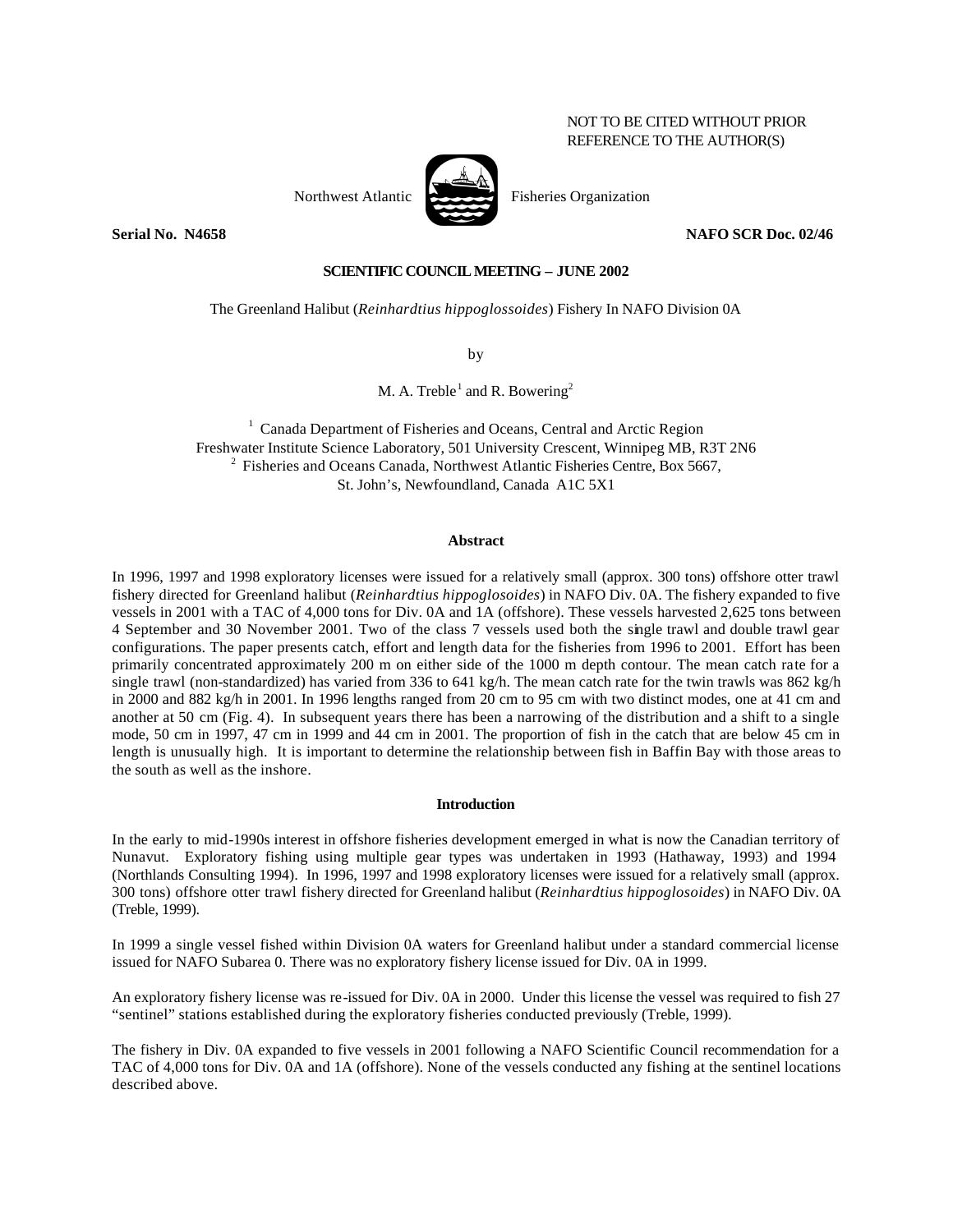#### **Materials and Methods**

Tows were not included in any of the catch rate analysis presented below if they were less than 2.0 hours in duration, or if fish were reported lost as a result of net damage. Due to the increased use of the twin trawl in 2000 and 2001 two separate catch rates have been calculated, one for a single trawl and one for a twin trawl. Total catch (kept weight plus discard weight) was used in the calculation of CPUE.

A list of 27 "sentinel locations" distributed throughout Div. 0A were identified during the first three years of the Div. 0A exploratory fishery. This was done in an attempt to establish a standardized index that could provide additional information for stock assessment. In 1996 and 1997 the only condition was to keep the length of tow between 2 and 4.5 hours. In 1998 the length of tow was changed to 1 hr, the tow speed was to be constant at 3 knots and the direction of tow standardized (SSE to NNW). Only single trawls were used at these locations. Fishery observers were required to collect biological data at the sentinel locations and throughout the fishing area using standard protocols developed for the Canadian groundfish observer program.

### **Results and Discussion**

### **Catch and Effort Data**

The MV *Atlantic Enterprise* (Canada), a Class 7 otter trawl vessel, harvested 310 tons (observer estimated) in 1999 over a 29 day period between September 22 and November 8. Fishing was concentrated in the south-east area of Baffin Bay (Fig. 1).

The *Acadienne Gale II* (Canada), a Class 7 vessel, fished for 30 days between August 3 and September 22, 2000 and harvested 320 tons (observer estimated) with effort concentrated in the northern area of Div. 0A (Figure 1). Two types of otter trawl gear were used, one gear was rigged with a single trawl and the second gear rigged with a twin trawl.

Five otter trawl vessels harvested 2,625 tons between 4 September and 30 November 2001. Three Class 7 vessels, *Sundaberg* (Faroe Islands), *Esther* (Poland), and *Acadienne Gale II* (Canada) harvested 660 tons, 448 tons, and 784 tons, respectively. The *Atlas* (Lithuania, Class 6) harvested 413 tons and the *Heltermaa* (Estonia, Class 5) harvested 346 tons. These vessels fished for a combined total of 288 days. Two of the class 7 vessels used both the single trawl and double trawl gear configurations. Fishing was distributed across the entire Division (Fig. 2). As in previous years the effort is primarily concentrated approximately 200 m on either side of the 1000 m depth contour. Approximately 20 species or families of fish were listed as by-catch by the observers but most occurred in amounts less than 1 ton. Greenland shark or boreal shark (*Somniosus microcephalus*) was caught in 138 of 716 tows for a total of 70 tons. Several skate species were caught, including Arctic skate (*Amblyraja hyperborea*), for a total of 7 tons. Roughhead grenadier (*Macrourus berglax*) were also relatively abundant with 2 tons recorded as by-catch. Wolffish (*Anarhichas* sp.) were caught in 8 sets for a total of 57 kg. No Atlantic halibut (*Hippoglossus hippoglossus*) were caught.

Table 1 provides the catch history for this fishery from 1996 to 2001. The mean catch rate for a single trawl (nonstandardized) has varied from 336 to 641 kg/h, (Table 2 and Fig. 3). The mean catch rate for the twin trawls was 862 kg/h in 2000 and 882 kg/h in 2001. Effort was greatest in the month of October in 1999 (Table 3) and 2001 (Table 4a). The catch rates in 2001 for all vessel classes and gear types were also slightly higher in October (Table 4a). Catch does not appear to be correlated with vessel class (Table 3 and 4). For example in 2001 the Class 6 vessel had a slightly higher catch rate than the Class 7 vessels (single trawl only).

Div. 0A was divided into 4 general areas (SE, SW, Central and North) and mean CPUE calculated by area and depth (Table 4b). Rates were highest within the depth range 1001 to 1250 m. The data suggest slightly higher catch rates in the Central area located between  $68.29^{\circ}$  N and  $70.1^{\circ}$  N.

There have been differences in the distribution of effort from year to year (See Fig. 1, Treble 1999 for 1996 and 1997 distributions). A greater number of tows were conducted in the more northern portion of Div. 0A in 1996 and in 2000.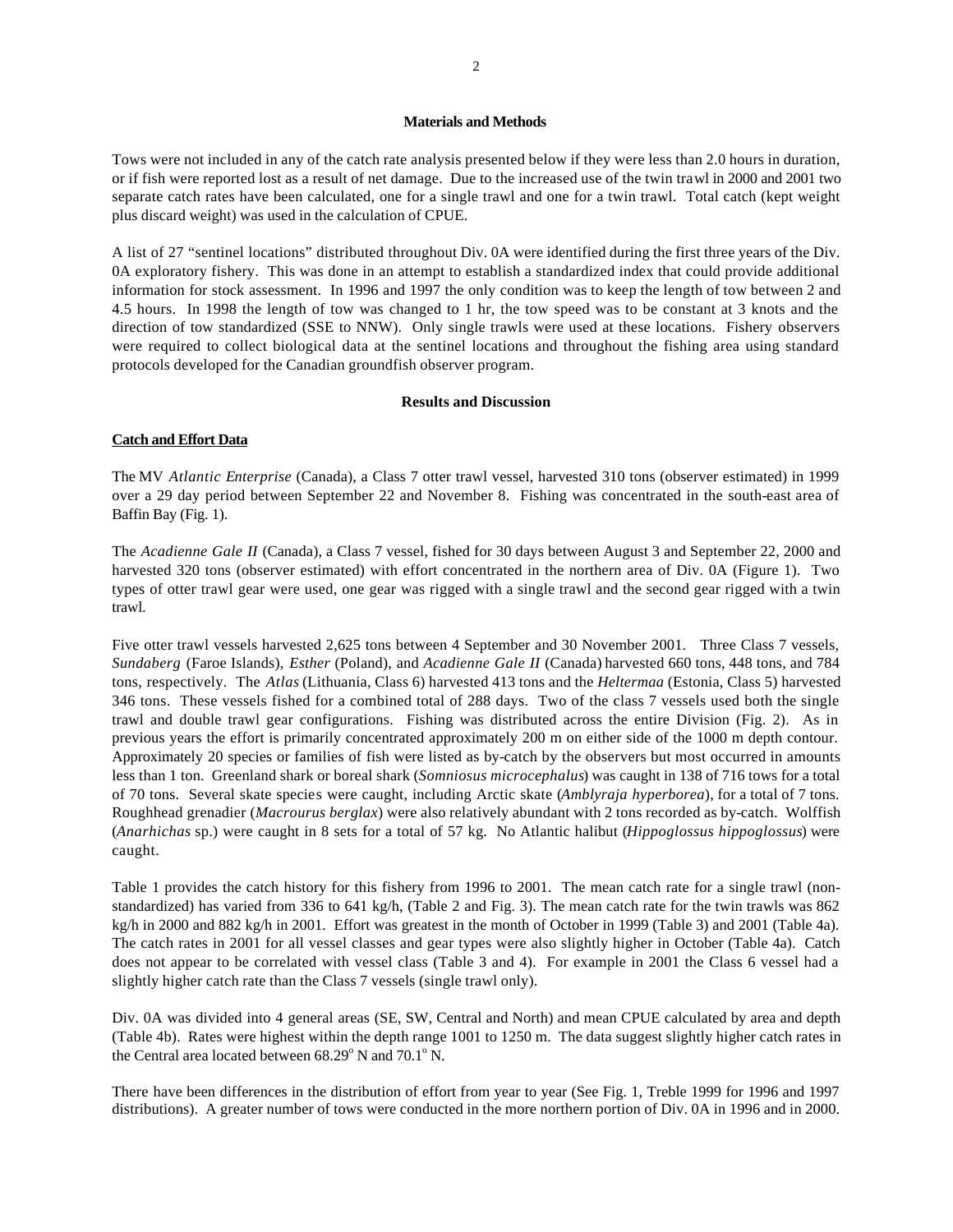Fishing was limited in 1998 and greatly expanded in 2001. The majority of tows throughout all years have been between 1000 m and 1300 m.

Sentinel locations were fished in 1996, 1997, 1998, and 2000. Unfortunately, there has not been any consistency in the vessels used from one year to the next. In 1996 it was the "*Vestervon*", in 1997 the "*Fame*", "*Ocean Castle*" and "*Atlantic Enterprise*", in 1998 the "*Atlantic Enterprise*" and in 2000 the "*Acadienne Gale II*". The mean duration of the sentinel tows was 4.7 and 4.1 hrs in 1996 and 1997, respectively. In 1998 and 2000 the mean duration was 1.0 hr and only single trawls were used at these locations. Tows were not completed at each location every year for varying reasons, including bad bottom. In an effort to provide a summary of these data only the results from Class 7 vessels are presented. Also, only those sentinel locations with two or more points have been selected. The locations have been divided into two sections, those located in southern Baffin Bay and Davis Strait and those located further north in Baffin Bay. The mean catch rate in the southern area was highest in 1996 at .674 kg/h and has been stable at .212 to .245 kg/h for subsequent years (Table 5). Unlike in the south the northern area catch rate for 1996 is comparable to that for 1998 and 2000, ranging from .594 to .765 kg/h (Table 5). It is difficult to explain why the mean CPUE for the South Baffin Bay area is so much higher in 1996 compared to subsequent years and that this same pattern was not observed in the North. However, these data should be interpreted with caution, as only those from the Atlantic Enterprise for 1997 and 1998 are directly comparable.

## **Length**

In 1996 lengths ranged from 20 cm to 95 cm with two distinct modes, one at 41 cm and another at 50 cm (Fig. 4). In subsequent years there has been a narrowing of the distribution and a shift to a single mode, 50 cm in 1997, 47 in 1999 and 44 cm in 2001. The modal lengths and mean lengths for males and females show a similar decreasing pattern (Table 6). There is also a downward trend in the proportion greater than 45 cm from 1998 (73.2%) to 2001 (48.2%) (Table 6). The percentage of fish above 45 cm in 1996 is comparable to that for 2001, however this can be explained by the by-modal distribution observed only in 1996 (Fig. 4).

The regulated mesh size for this fishery is 145 mm in the codend. Mesh size has varied from 145 to 152 within and between years although the 145 mm mesh has been used most frequently (Table 7). The mesh size used in the body of the net has fluctuated considerably within and between years ranging from 100 to 200 mm (Table 7). The 100 mm mesh was used for the first time in the Div. 0A fishery in 2001. Two Class 7 vessels that together accounted for approximately 50% of the overall catch and effort both used 100 mm mesh in the body of the net. Such a small mesh in the body and wings of the trawl has been tested in Greenland halibut fisheries to the south. It was found to be effective in reducing the amount of fish caught or "meshed" in the body and wings and vessel operators have reported improved quality of the catch (Anon., 2001). It is uncertain whether the use of this small mesh in the body of the trawl has had any affect on the overall proportion of small fish caught, as the shape of the length distributions in 2000 and 2001 do not appear to be substantially different.

Otolith samples have been collected for age determination purposes but data for 1996-1998 (Treble, 1999) are contradictory and no recent data are available at this time. Investigations into age determination methods and age validation techniques have been initiated.

## **Conclusions**

Overall catch rates for the single trawl gear have fluctuated from a low of 340 kg/h in 1997 to a high of 667 kg/h in 1996 with no clear trend over time. The length distribution has changed since 1996 from having 6 (3 cm) length classes with greater than 10% abundance to only 4 in 2000 and 2001. Also, there is a downward trend in modal and mean lengths and in the % of fish >45 cm between 1997 and 2001. We might expect the abundance of larger length classes to decline as the fishery develops from essentially a "virgin" state. However, the proportion of fish in the catch that are below 45 cm in length is unusually high. It is important to confirm the age distribution for these fish as soon as possible as well as to determine the relationship between fish in Baffin Bay with those areas to the south and the inshore.

Additional information concerning the fishery resource in Div. 0A is available from scientific surveys conducted in 1999 (Treble *et al*., 2000) and 2001(Treble, 2002).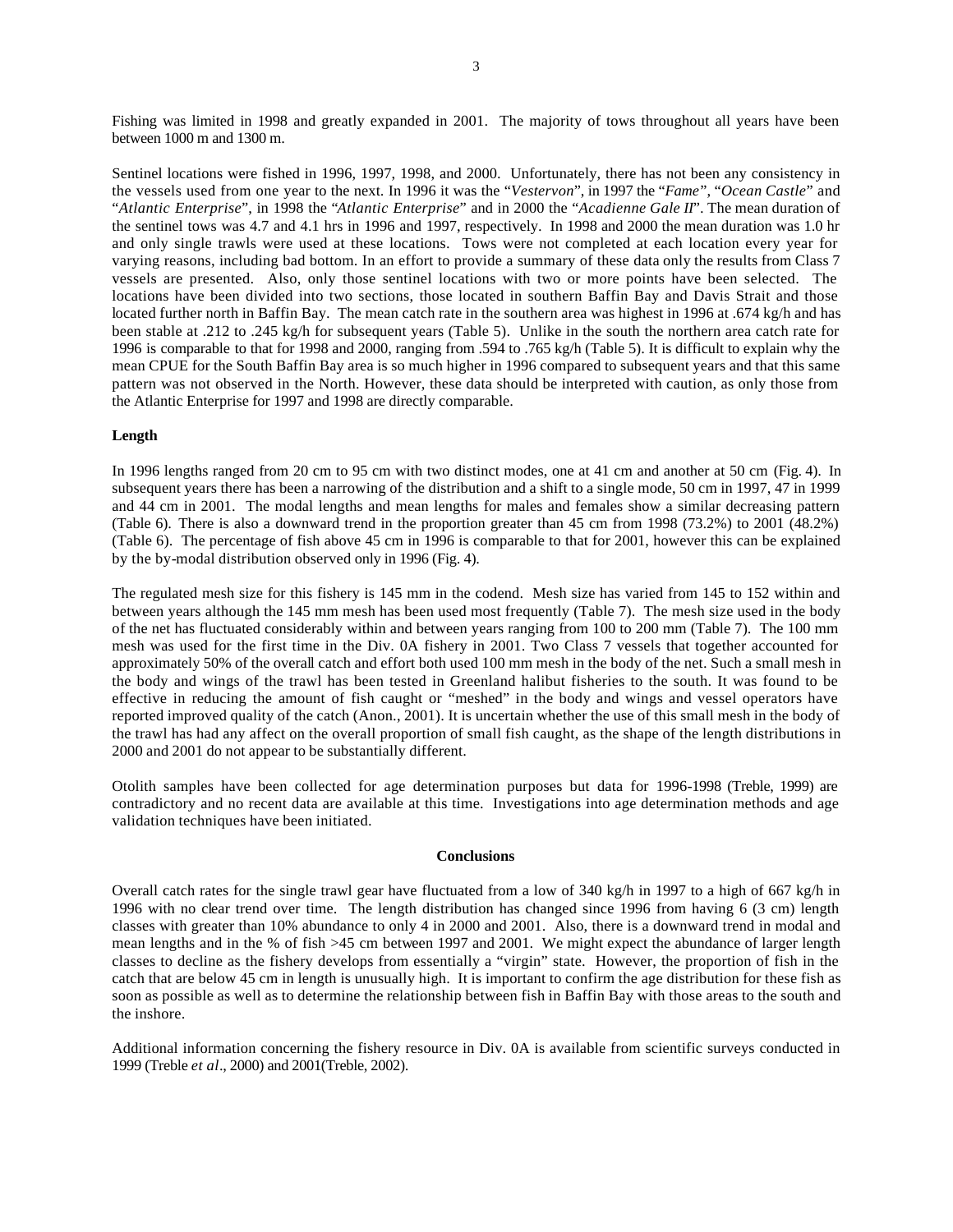#### **References**

- ANONOMOUS. 2001. Greenland halibut (turbot) experiments carried out aboard commercial vessels. Fisheries Diversification Program: Environmental Awareness and Conservation Technology. Project Summary: EACT-7.2001.DFO(FDP 258), 11 pp.
- HATHAWAY, B.L. 1993. Exploratory fishing in Davis Strait/Broughton Island Area (Summer, 1993). Unpublished report to Baffin Region Sub-Committee for Fisheries, Decemb er 1993.  $29p + app$ endices.
- NORTHLANDS CONSULTING. 1994. 1994 Exploratory fishery: A report on exploratory fishing for shrimp and groundfish in Cumberland Sound, Davis Strait, and Resolution Island survey areas. Northlands consulting. P.O. Box 66 Iqaluit. 46p + appendix.
- TREBLE, M.A. 1999. Exploratory fishery results for Greenland halibut (Reinhardtius hippoglossoides) in NAFO Division 0A, 1996-1998. NAFO SCR Doc. 99/45, Ser. No. N4104, 12 pp.
- TREBLE, M.A., BRODIE, W. B., BOWERING, W. R. and O. A. JORGENSEN. 2000. Analysis of data from a trawl survey in NAFO Division 0A, 1999. NAFO SCR Doc. 00/31, Ser. No. N4260, 19 pp.
- TREBLE, M.A. 2002. Analysis of data from the 2001 trawl survey in NAFO Subarea 0. NAFO SCR Doc. 02/47, Ser. No. N4659, 27 pp.

Table 1. Catch of Greenland halibut as estimated by onboard observers for NAFO Div. 0A, 1996-2001.

| Year | Catch (t) |
|------|-----------|
| 1996 | 329       |
| 1997 | 241       |
| 1998 | 42        |
| 1999 | 310       |
| 2000 | 320       |
| 2001 | 2,651     |

 Table 2. Non-standardized mean CPUE (kg/h) in NAFO Div. 0A for all vessels combined, (no net damage or loss of fish, tow duration >=2hrs.).

| Year | Single Trawl Mean CPUE | s.d. | $#$ tows | Twin Trawl Mean CPUE | s.d. | $#$ tows |
|------|------------------------|------|----------|----------------------|------|----------|
|      | (kg/h)                 |      |          | (kg/h)               |      |          |
| 1996 | 641                    | 366  | 106      |                      |      |          |
| 1997 | 336                    | 277  | 91       | 498                  | 430  | 38       |
| 1998 | 619                    | 302  | 12       |                      |      |          |
| 1999 | 628                    | 217  | 84       |                      |      |          |
| 2000 | 339                    | 178  | 10       | 863                  | 454  | 47       |
| 2001 | 494                    | 228  | 369      | 882                  | 557  | 256      |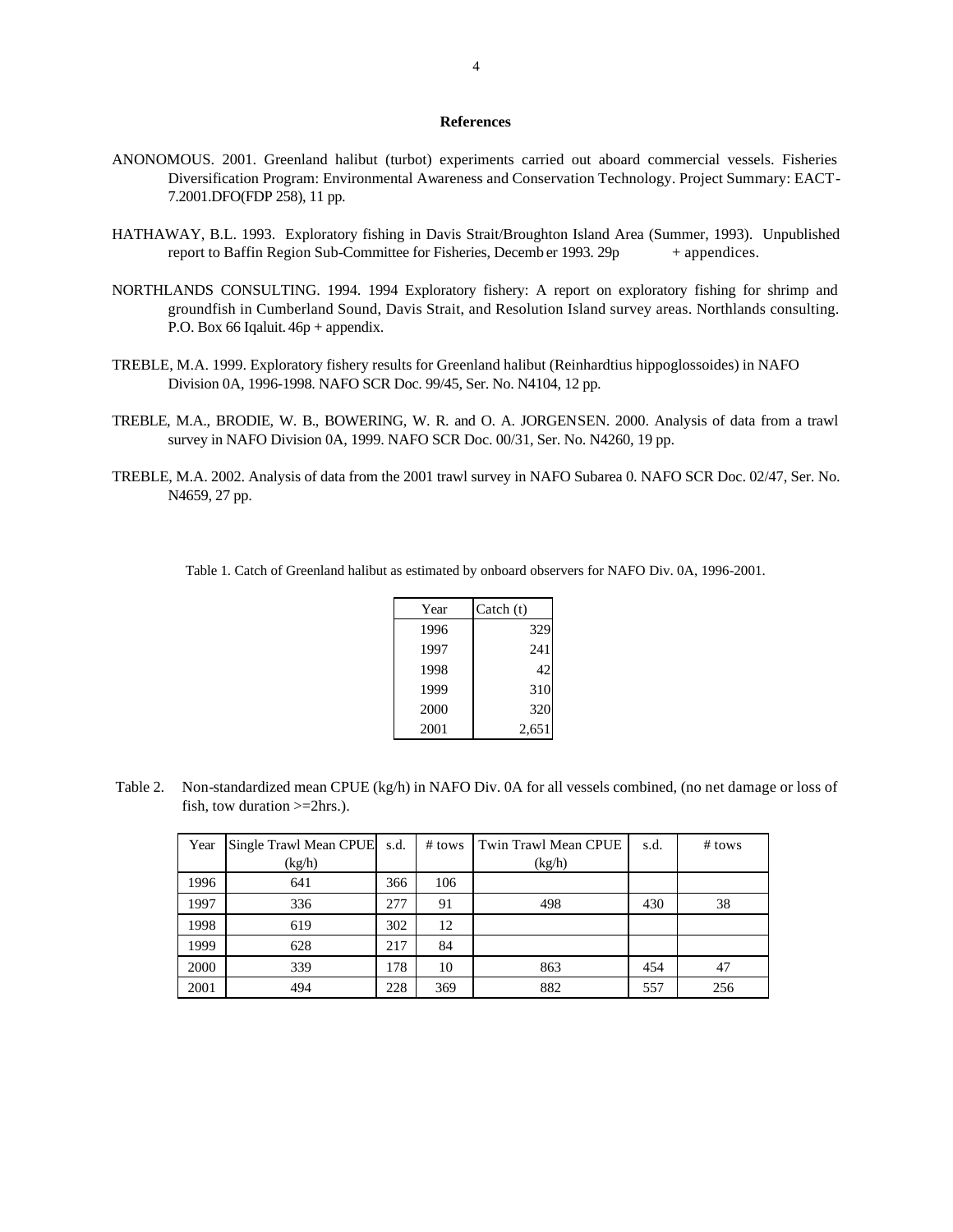| Table 3. Catch rate for the 1999 and 2000 Greenland halibut fishery in NAFO Div. 0A by year, month and gear type. |
|-------------------------------------------------------------------------------------------------------------------|
| Only sets with tow duration =>2 hours and no net damage or fish loss were used. Vessels were both Class           |
|                                                                                                                   |

| Year      | Trawl Type | Month     | CPUE (kg/h) | s.d.  | # of Tows      |
|-----------|------------|-----------|-------------|-------|----------------|
| 1999      | Single     | September | 662.6       | 247.4 | 37             |
|           |            | October   | 626.9       | 171.9 | 41             |
|           |            | November  | 423.2       | 208.1 | 6              |
| Sub-total |            |           | 628.1       | 216.7 | 84             |
| 2000      | Single     | August    | 312.8       | 158.7 | 8              |
|           |            | September | 443.2       | 278.6 | $\overline{2}$ |
| Sub-total |            |           | 338.9       | 176.7 | 10             |
|           | Twin       | August    | 484.8       | 202.2 | 9              |
|           |            | September | 952.8       | 451.5 | 38             |
| Sub-total |            |           | 863.2       | 453.6 | 47             |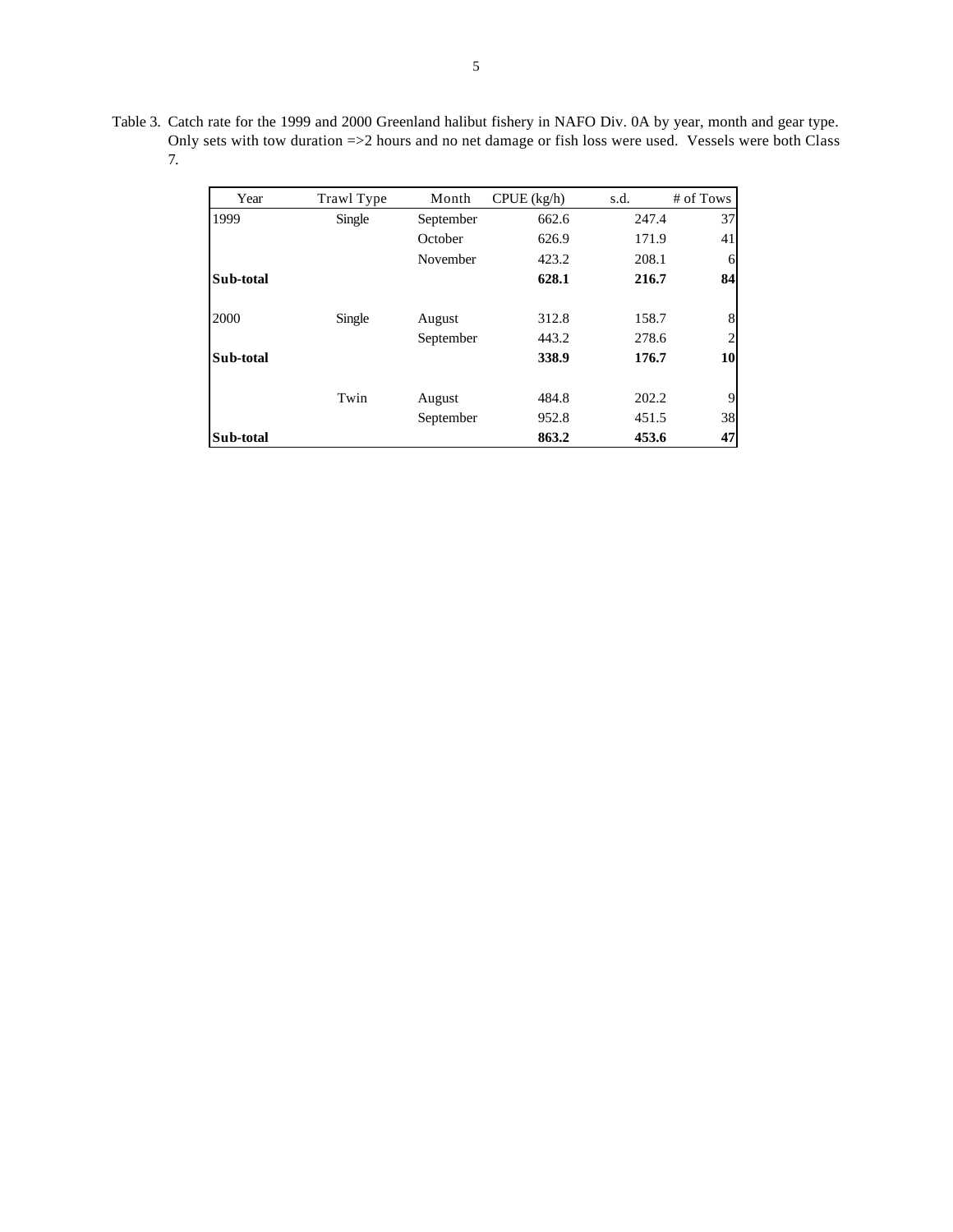Table 4. CPUE (kg/h) for the 2001 Greenland halibut fishery in NAFO Div. 0A: a) by vessel class, gear type and month and b) by depth and area. Only sets with tow duration => 2 hours and no net damage or fish loss were used.

a)

| Vessel    | Trawl    |       | Mean          |       |        |
|-----------|----------|-------|---------------|-------|--------|
| Class     | Type     | Month | $CPUE$ (kg/h) | s.d.  | # tows |
|           | 7 Twin   | Sept. | 908.4         | 416.6 | 86     |
|           | Single   |       | 403.6         | 142.2 | 13     |
|           | Twin     | Oct.  | 956.8         | 602.0 | 113    |
|           | Single   |       | 567.1         | 226.2 | 71     |
|           | Twin     | Nov.  | 695.7         | 613.8 | 57     |
|           | Single   |       | 403.0         | 194.7 | 58     |
| Sub-total | Twin     |       | 882.4         | 557.0 | 256    |
|           | Single   |       | 485.1         | 221.8 | 142    |
|           | 6 Single | Sept. | 464.4         | 241.9 | 51     |
|           | Single   | Oct.  | 587.6         | 204.6 | 67     |
| Sub-total |          |       | 534.4         | 228.8 | 118    |
|           | 5 Single | Sept. | 406.7         | 238.9 | 8      |
|           | Single   | Oct.  | 556.5         | 243.1 | 56     |
|           | Single   | Nov.  | 351.1         | 156.7 | 45     |
| Sub-total |          |       | 460.7         | 231.9 | 109    |

b)

| Depth     | Trawl  | Area       | Mean        |       |                |
|-----------|--------|------------|-------------|-------|----------------|
| Range (m) | Type   | in Div. 0A | CPUE (kg/h) | s.d.  | # tows         |
| 501-750   |        | Central    | 529.7       |       | 1              |
| 751-1000  | Twin   | <b>SE</b>  |             |       |                |
|           | Twin   | SW         | 859.9       | 583.8 | 13             |
|           | Twin   | Central    | 1006.2      | 537.9 | 21             |
|           | Twin   | North      | 859.0       | 305.4 | 43             |
|           | Single | SE.        | 428.2       | 236.9 | 29             |
|           | Single | SW         | 257.7       | 174.9 | $\overline{4}$ |
|           | Single | Central    | 480.1       | 238.0 | 23             |
|           | Single | North      | 413.6       | 221.9 | 17             |
| 1001-1250 | Twin   | SE         | 723.5       | 548.1 | 65             |
|           | Twin   | SW         | 818.4       | 502.3 | 24             |
|           | Twin   | Central    | 1098.7      | 642.5 | $72\,$         |
|           | Twin   | North      | 516.7       | 286.9 | 6              |
|           | Single | SE.        | 367.5       | 158.2 | 95             |
|           | Single | SW         | 289.1       | 235.6 | $\overline{7}$ |
|           | Single | Central    | 588.8       | 219.0 | 125            |
|           | Single | North      | 581.2       | 216.2 | 62             |
| 1251-1500 | Twin   | SE<br>SW   | 598.9       | 680.1 | $\,$ 8 $\,$    |
|           | Twin   | Central    | 746.1       | 344.9 | 4              |
|           | Single | North      | 590.3       | 131.6 | 6              |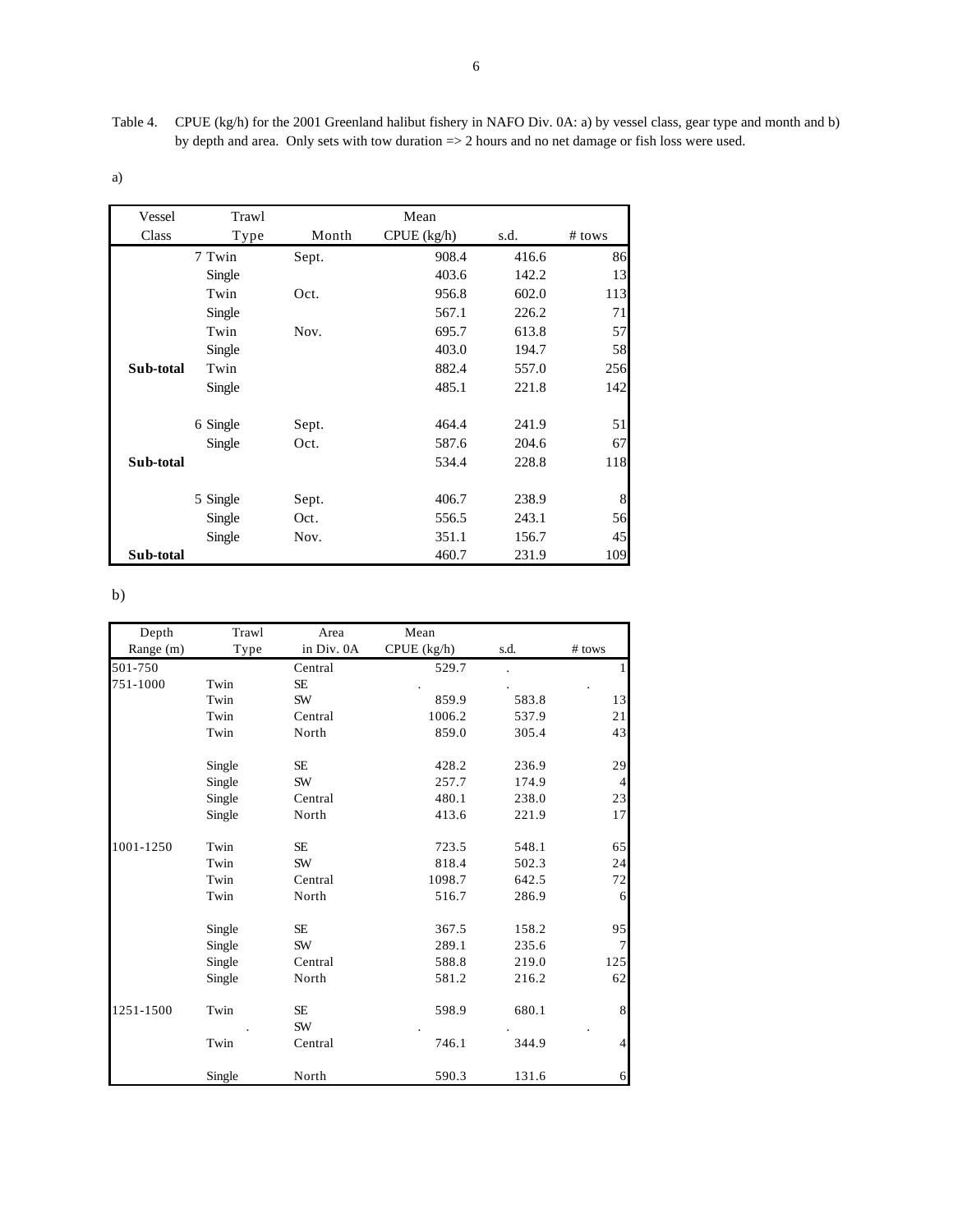|          | Region    |            |             | Average     | 1996*       | 1997*       | 1998**      | $2000**$    |
|----------|-----------|------------|-------------|-------------|-------------|-------------|-------------|-------------|
| Location | within 0A | Latitude N | Longitude W | Depth $(m)$ | <b>CPUE</b> | <b>CPUE</b> | <b>CPUE</b> | <b>CPUE</b> |
|          | 1 South   | 67 13'     | 58 15'      | 1137        | 0.488       | 0.069       | 0.151       |             |
|          | 3 South   | 67 06'     | 59 36'      | 1144        | 0.508       | 0.108       | 0.259       | 0.257       |
|          | 5 South   | 67 49'     | 59 21'      | 1182        | 1.690       | 0.763       | 0.357       |             |
|          | 6 South   | 68 03'     | 59 50'      | 873         |             | 0.390       | 0.103       | 0.167       |
|          | 8 South   | 67 16'     | 60 07'      | 1147        | 0.572       | 0.106       | 0.268       | 0.136       |
|          | 9 South   | 67 28'     | 61 00       | 730         |             | 0.155       | 0.206       | 0.410       |
|          | 10 South  | 67 53'     | 62 18'      | 1144        | 0.110       | 0.123       | 0.143       | 0.136       |
| Mean     |           |            |             |             | 0.674       | 0.245       | 0.212       | 0.221       |
|          | 15 North  | 69 07      | 64 00'      | 1148        | 0.954       |             | 0.524       |             |
|          | 17 North  | 68 23'     | 63 51'      | 838         |             |             | 0.143       | 0.391       |
|          | 18 North  | 70 01      | 65 02'      | 1131        | 0.511       |             | 0.697       | 1.517       |
|          | 20 North  | 70 11'     | 65 19'      | 658         |             |             | 1.120       | 0.693       |
|          | 21 North  | 71 05'     | 67 20'      | 1242        | 1.013       |             | 0.182       | 0.231       |
|          | 22 North  | 70 17'     | 65 18'      | 835         |             |             | 0.252       | 1.498       |
|          | 23 North  | 70 21'     | 65 39'      | 669         |             |             | 0.180       | 0.746       |
|          | 24 North  | 71 16'     | 67 59'      | 1251        | 0.153       |             | 2.180       | 0.588       |
|          | 25 North  | 71 21'     | 68 24'      | 998         | 0.568       |             |             | 0.589       |
|          | 26 North  | 71 57'     | 70 56'      | 897         |             |             | 0.065       | 0.631       |
| Mean     |           |            |             |             | 0.640       |             | 0.594       | 0.765       |

Table 5. CPUE (kg/h) for Sentinel Locations in NAFO Div. 0A.

\* Mean duration of tow was 4.7 h in 1996 and 4.1 h in 1997.

\*\* Mean duration of tow was 1.0 h in 1998 and 2000.

Table 6. Overview of length (cm) parameters for the NAFO Div. 0A fishery 1996-2001.

|      | Length range |            |              | Modal Length |        |              | Length Mean |        |      |         | Percent  |
|------|--------------|------------|--------------|--------------|--------|--------------|-------------|--------|------|---------|----------|
| Year | Male         | Female     | Unknown Male |              | Female | Unknown Male |             | Female |      | Unknown | $>45$ cm |
| 1996 | $22 - 80$    | 20-95      | $30 - 46$    | 49           | 50     | 40           | 45.5        |        | 48.3 | 38.9    | 49.4     |
| 1997 | 24-78        | 24-94      |              | 48           | 50, 52 |              | 47.6        |        | 50.0 |         | 68.0     |
| 1998 | $30 - 75$    | $30 - 87$  |              | 46           | 49     |              | 48.1        |        | 50.8 |         | 73.2     |
| 1999 | $30 - 81$    | 30-99      |              | 46           | 47     |              | 48.0        |        | 50.2 |         | 65.7     |
| 2000 | $27 - 68$    | 28-94      |              | 45, 48       | 47     |              | 44.1        |        | 47.7 |         | 60.2     |
| 2001 | 26-80        | $23 - 104$ | 26-98        | 45           | 45     | 46           | 44.9        |        | 46.7 | 49.1    | 48.2     |

Table 7. Mesh used in the otter trawl gear during the NAFO Div. 0A Greenland halibut fishery 1996-2001.

|      | Codend             | Body                         |
|------|--------------------|------------------------------|
| Year | Mesh (mm)          | Mesh (mm)                    |
| 1996 | 147, 148           | 147, 149, 150                |
| 1997 | 145, 147, 148      | 153, 152, 160                |
| 1998 | 145                | 146                          |
| 1999 | 145, 147           | 152, 153                     |
| 2000 | 145                | 160                          |
| 2001 | 145, 148, 150, 152 | 100, 135, 150, 155, 160, 200 |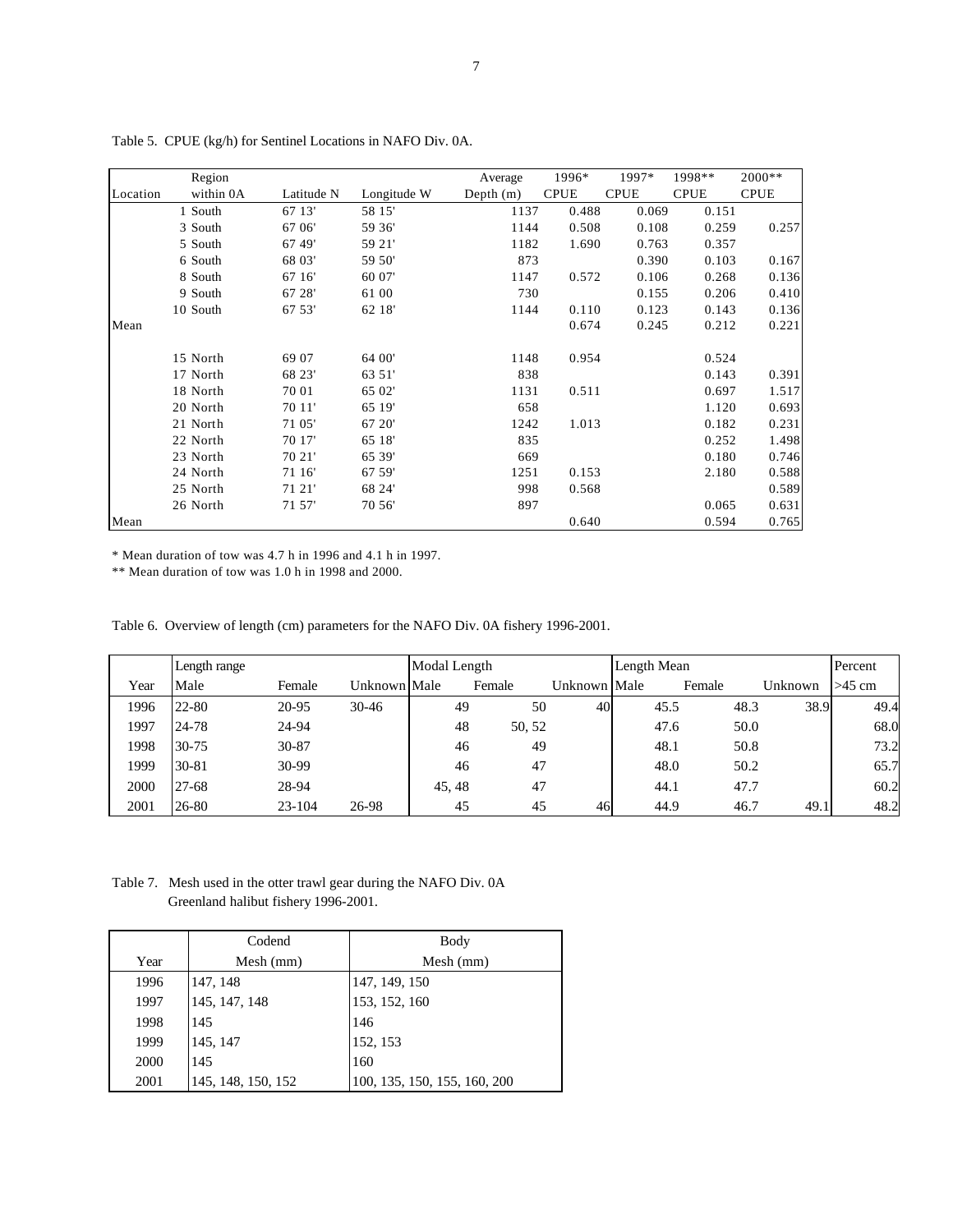

Figure 1. Catch distribution, non-standardized CPUE (kg/h) for 1999 (solid circles) and 2000 (open circles). A single vessel fished in NAFO 0A in each year. In 2000 both a single trawl and a double trawl were used.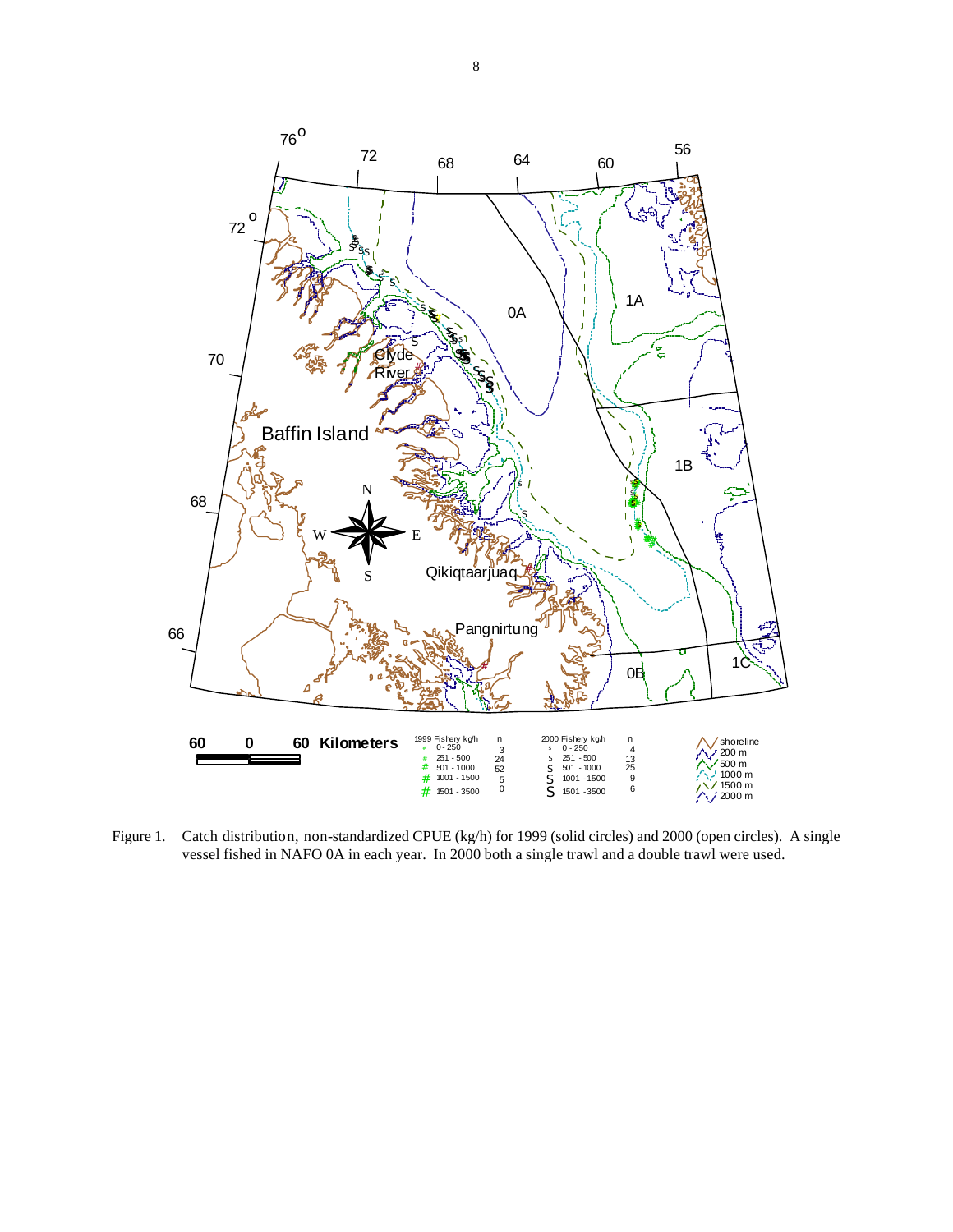

Figure 2. Catch distribution, non-standardized CPUE (kg/h) for 2001 for both single and double trawls. Two of the five vessels fishing in NAFO 0A used both a single trawl and a double trawl (see table 2).